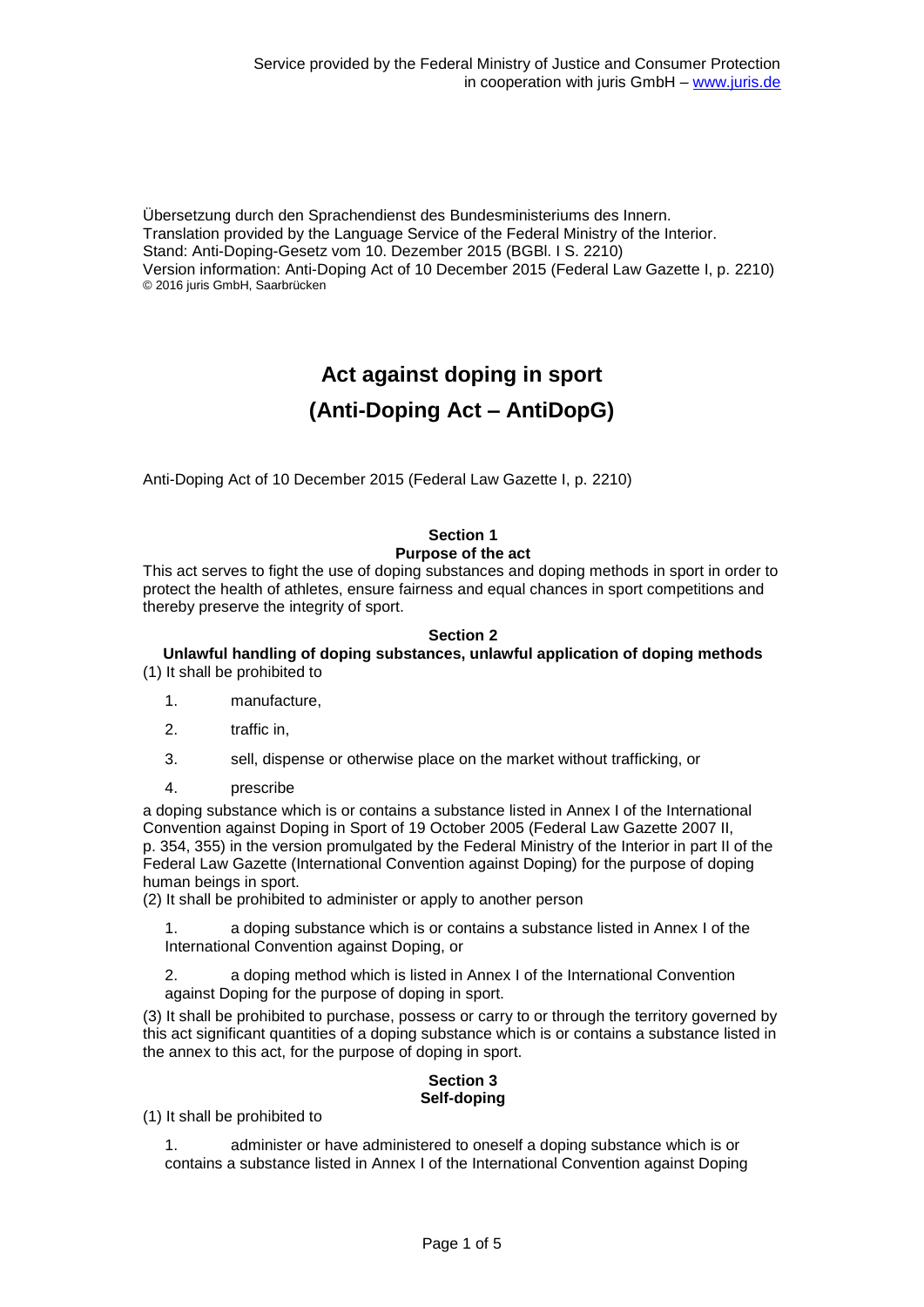unless this substance is prohibited only in certain sports according to Annex I of the International Convention against Doping, or

2. apply or have applied to oneself a doping method which is listed in Annex I of the International Convention against Doping, without medical justification and with the intention of gaining an advantage in a competition of organized sport. The prohibition under the first sentence shall not apply if the doping substance is used outside a competition of organized sport and if the doping substance is or contains a substance which is prohibited only in-competition pursuant to Annex I of the International Convention against Doping.

(2) It shall also be prohibited to participate in a competition of organized sport while using a doping substance pursuant to subsection 1, first sentence, no. 1 or a doping method pursuant to subsection 1, first sentence, no. 2 if such use is without medical justification and with the intention of gaining an advantage in the competition.

(3) Within the meaning of this provision, a competition of organized sport shall be any sporting event

1. organized by, on behalf of or with the approval of a national or international sport organization, and

2. which requires compliance with rules adopted by a national or international sport organization which are binding upon its member organizations.

(4) It shall be prohibited to purchase or possess a doping substance pursuant to subsection 1, first sentence, no. 1 with the aim of administering it or having it administered to oneself without medical justification in order to gain an advantage in a competition of organized sport. Subsection 1, second sentence, shall apply accordingly.

# **Section 4 Penal provisions**

(1) Anyone who

1. contrary to Section 2 subsection 1, also in conjunction with a statutory instrument pursuant to Section 6 subsection 2, manufactures, trades in, or, without trafficking, sells, dispenses, otherwise places on the market or prescribes a doping substance;

2. contrary to Section 2 subsection 2, also in conjunction with a statutory instrument pursuant to Section 6 subsection 2, administers or applies a doping substance or a doping method to another person;

3. contrary to Section 2 subsection 3 in conjunction with a statutory instrument pursuant to Section 6 subsection 1, first sentence, no. 1, and also in conjunction with a statutory instrument pursuant to Section 6 subsection 1, first sentence, no. 2 or second sentence, purchases, possesses or transfers a doping substance;

4. contrary to Section 3 subsection 1, first sentence, administers or applies or has administered or applied a doping substance or a doping method to oneself; or

5. contrary to Section 3 subsection 2 participates in a competition of organized sport

shall be punishable with up to three years' imprisonment or a fine. (2) Anyone who contrary to Section 3 subsection 4 purchases or possesses a doping substance shall be punishable with up to two years' imprisonment or a fine. (3) An attempt shall be punishable in the cases covered by subsection 1. (4) Anyone who

1. through an action referred to in subsection 1 no. 1, 2 or 3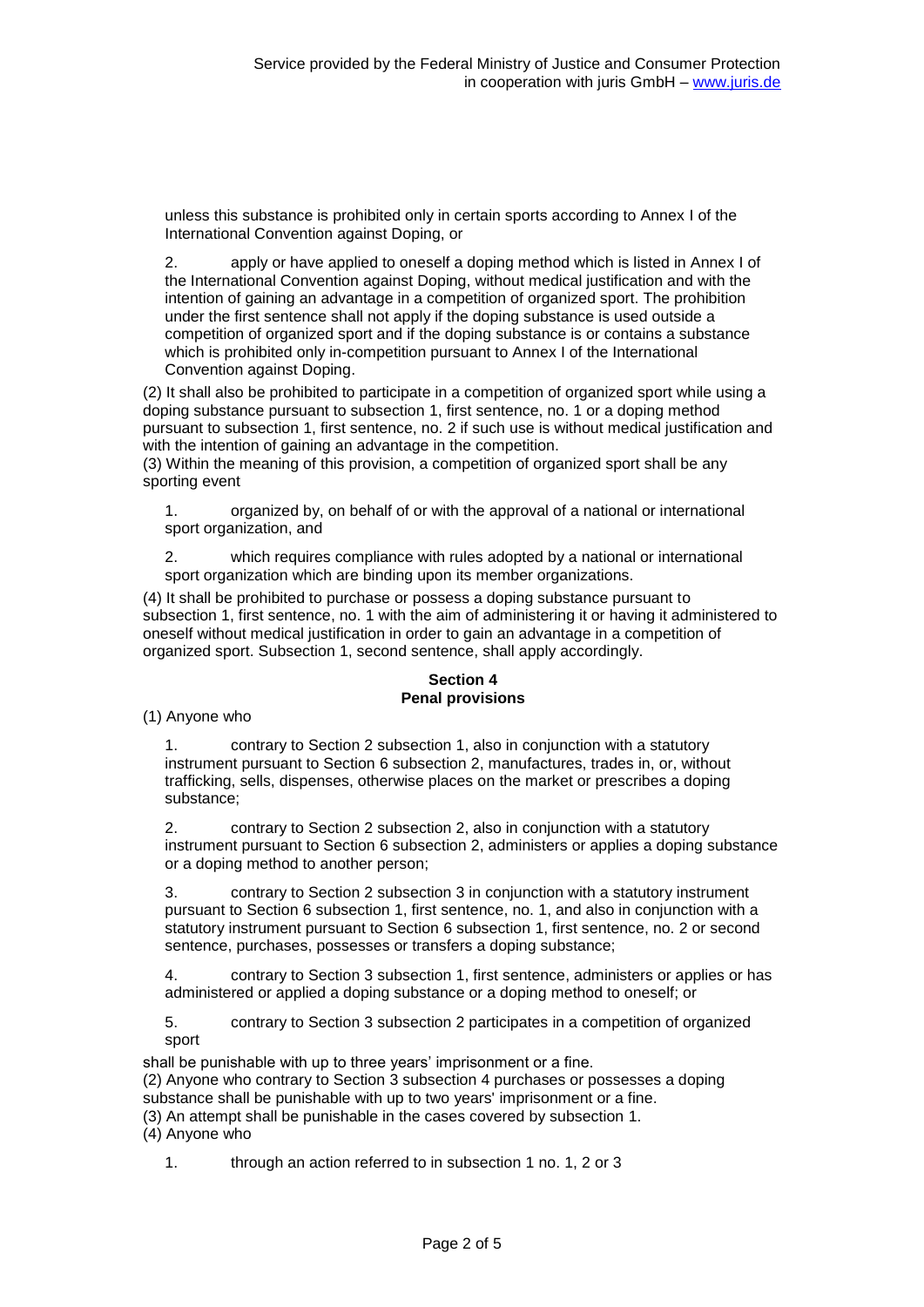a) endangers the health of a large number of persons;

b) exposes another person to the risk of death or the risk of serious injury to that person's body or health; or

c) acquires a considerable pecuniary gain for himself/herself or another person out of gross self-interest; or

2. in the cases covered by subsection 1 no. 1 or no. 2

a) sells or dispenses a doping substance to a person under the age of 18, prescribes it to such a person or administers or applies a doping substance or a doping method to such a person; or

b) acts commercially or as a member of a gang which has come together for the recurring commission of such acts

shall be punishable with one to ten years' imprisonment.

(5) In less serious cases covered by subsection 4 the penalty shall be imprisonment for a period of three months to five years.

(6) If the perpetrator acts negligently in the cases covered by subsection 1 no. 1, 2 or 3 the penalty shall be imprisonment for a period of not more than one year or a fine.

(7) Pursuant to subsection 1 no. 4, 5 and subsection 2, punishment shall be applicable only to anyone who

1. is a top-level athlete of organized sport; is considered a top-level athlete of organized sport within the meaning of this act; who is subject to out-of-competition testing as a member of a testing pool in the framework of the doping control system; or

2. directly or indirectly generates significant revenue from the sporting activity.

(8) Pursuant to subsection 2, anyone who voluntarily cedes control over the doping substance before administering it or having it administered shall not be punishable.

# **Section 5**

#### **Extended forfeiture and confiscation**

(1) Section 73d of the Criminal Code shall be applicable in the cases covered by Section 4 subsection 4 no. 2 letter b.

(2) Objects related to an offence pursuant to Section 4 may be confiscated. Section 74a of the Criminal Code shall apply.

## **Section 6**

## **Authorization to issue statutory instruments**

(1) The Federal Ministry of Health is hereby authorized, by means of statutory instruments, subject to the approval of the Bundesrat, in agreement with the Federal Ministry of the Interior, and after hearing experts

1. to determine the significant quantity of the substances listed in the annex to this act;

2. to include in the annex to this act additional substances which can be used for doping purposes in sport and the use of which without a therapeutic purpose is dangerous.

By statutory instrument pursuant to the first sentence, substances may be deleted from the annex to this act if the prerequisites contained in the first sentence, no. 2 no longer exist. (2) The Federal Ministry of Health is hereby authorized to specify, in agreement with the Federal Ministry of the Interior, by statutory instrument subject to the approval of the Bundesrat, additional substances to which Section 2 subsection 1 and 2 applies, where this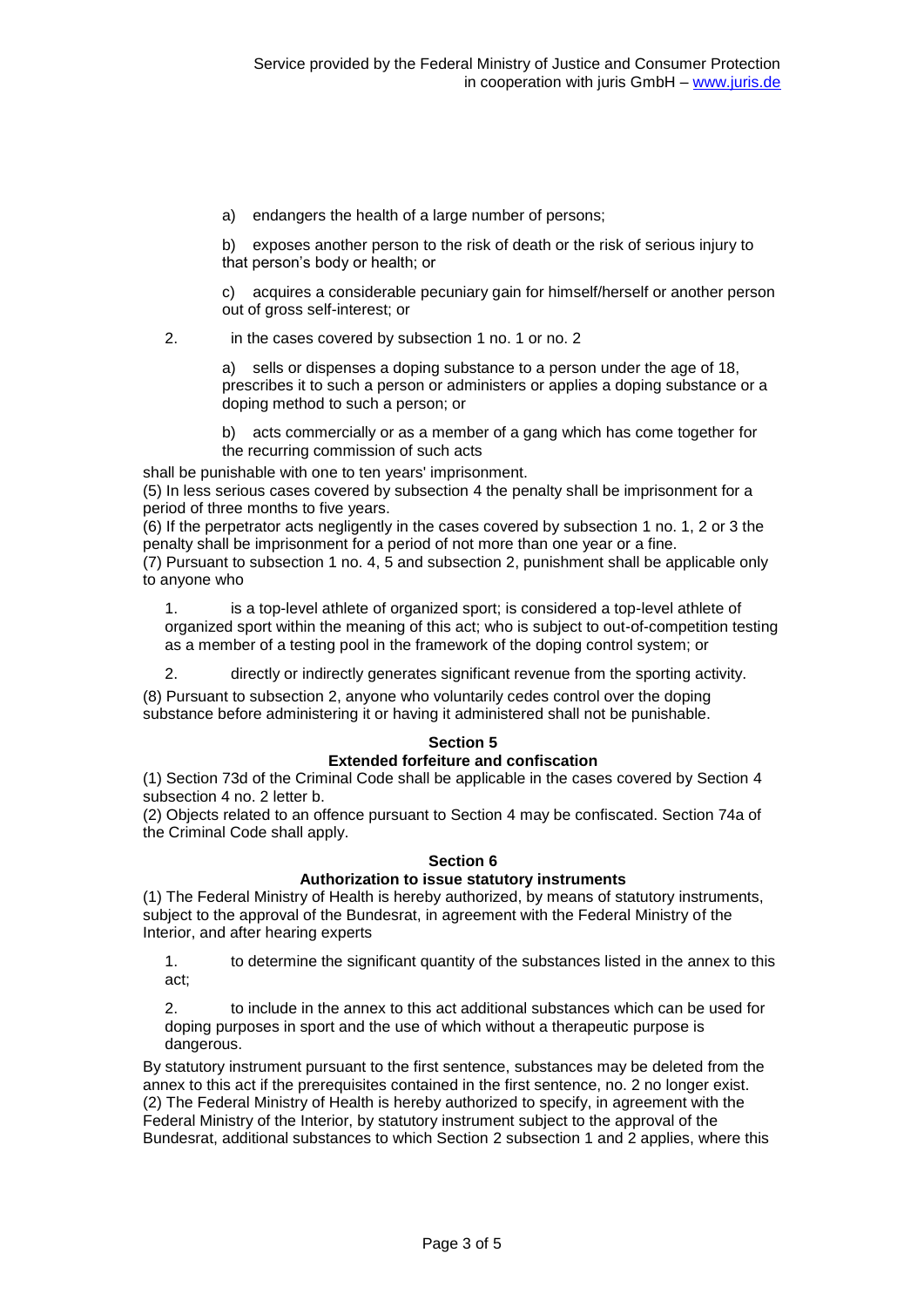is deemed necessary in order to prevent doping in sport from posing a direct or indirect hazard to human health.

#### **Section 7 Information requirements**

(1) The package leaflet and expert information on medicinal products which are or contain substances listed in Annex I of the International Convention against Doping shall include the following warning: "The use of the medicinal product [insert name of the medicinal product] can lead to positive results in the event of a doping test." If the misuse of the medicinal product for the purpose of doping in sport can endanger health, this shall also be indicated. The first and second sentences shall not apply to medicinal products which have been manufactured using a homeopathic manufacturing procedure.

(2) If a substance or group of substances is included in Annex I of the International Convention against Doping, medicinal products which are approved on the date of promulgation of the amended Annex I in part II of the Federal Law Gazette and which contain one of these substances may be placed on the market even without the information to be included in the package leaflet and expert information of pharmaceutical companies pursuant to subsection 1 until the next renewal of the approval, but no longer than one year from promulgation of the amended Annex I in part II of the Federal Law Gazette.

# **Section 8**

#### **Information-sharing**

(1) Courts and public prosecutor's offices may, *ex officio*, transmit personal data from criminal proceedings to the Foundation National Anti-Doping Agency Germany if the transmitting body considers it necessary to take disciplinary measures in the framework of the doping control system, unless the data subject has a legitimate interest in not having the data transmitted.

(2) Section 477 subsection 1, 2 and 5 and Section 478 subsection 1 and 2 of the Code of Criminal Procedure shall apply accordingly. The body transmitting the data shall bear the responsibility for the lawfulness of the transmission.

## **Section 9**

## **Personal data**

The Foundation National Anti-Doping Agency Germany shall be entitled to collect, process and use the following personal data, as needed to apply the doping control system:

- 1. First name and family name of the athlete;
- 2. Sex of the athlete;
- 3. Date of birth of the athlete;
- 4. Nationality of the athlete;
- 5. Sport and sports federation of the athlete, including his/her performance squad;
- 6. Training centre or training group of the athlete;
- 7. First name and family name of athlete support personnel;
- 8. Violations under the doping control system; and

9. Whereabouts information if the athlete is in the pool of athletes subject to out-ofcompetition testing, as determined by the Foundation National Anti-Doping Agency Germany.

#### **Section 10 Health data**